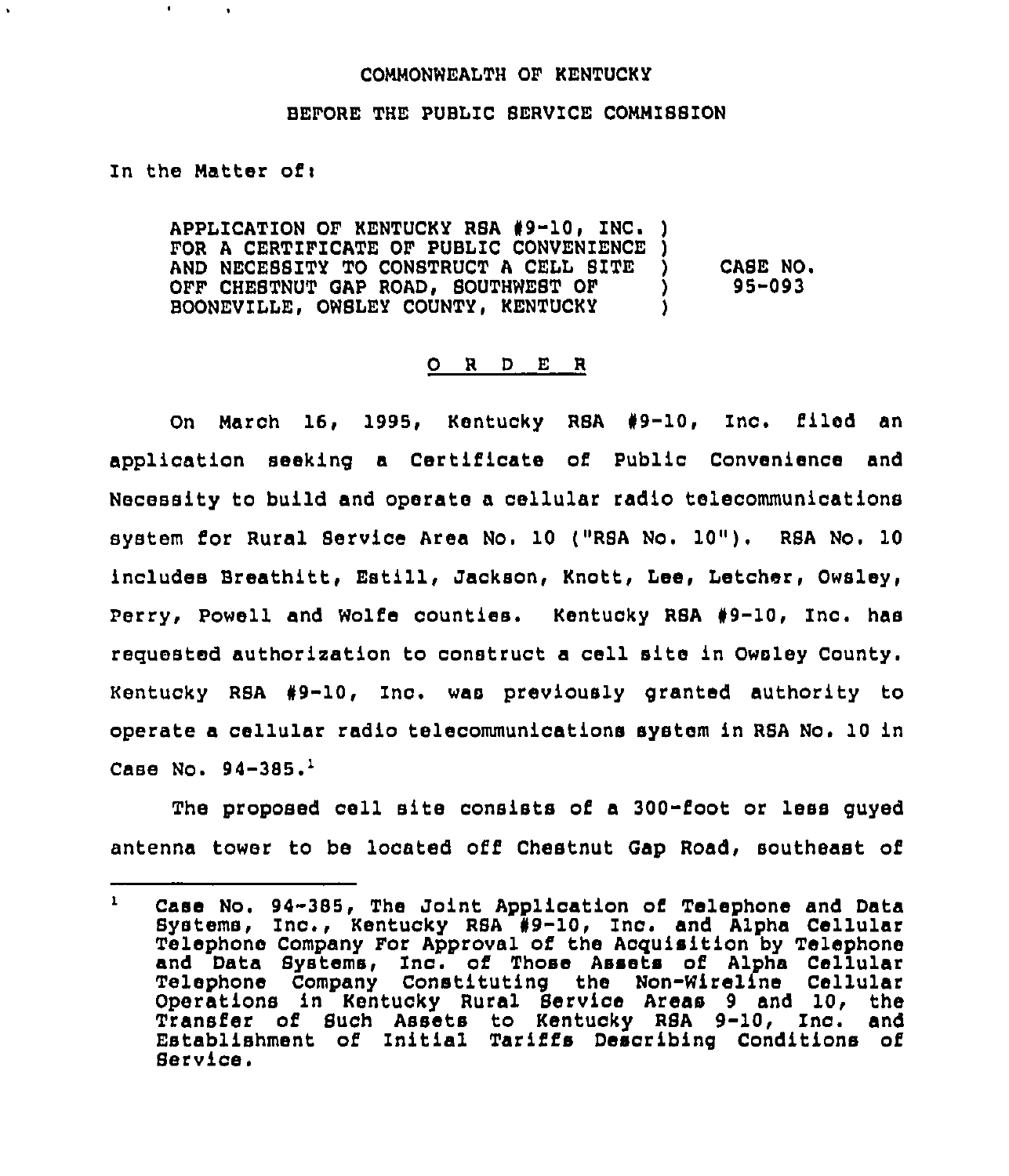Booneville, Owsley County, Kentucky ("the Booneville cell site"). The coordinates for the Booneville cell site are North Latitude 37° 27' 33" by West Longitude 83° 39' 52.5".

 $\mathbf{v} = \mathbf{v} \times \mathbf{v}$  . The  $\mathbf{v}$ 

Kentucky RSA 93, Inc. haa provided information regarding the structure of the tower, safety measures, and antenna design criteria for the Booneville oell site. Based upon the application, the design of the tower and foundation appears to meet the criteria of the Building Officials and Code Administrators International, Ino. National Building Code with reference to earthquakes, winds, and tornadoes.

Pursuant to KRS 100,324(1), the Booneville cell site's construction is exempt from local soning ordinances) however, Kentucky R8A 99-10 notified the Owsley County Judge-Executive of the pending construction. Kentucky RSA #9-10, Inc. has filed applications with the Pederal Aviation Administration ("PAA"), and the Kentucky Airport Koning Commission ("KARC") seeking approval for the construction and operation of the Booneville cell site. Both applications are still pending,

Kentucky RSA 99-10, Inc. has filed notices verifying that each person who owns property or who resides within 500 feet of the Booneville oell site has been notified of the pending construction. The notice solicited any comments and informed the property owners or residents of their right to intervene. To date, no intervention requests have been received.

Pursuant to KRS 278.280, the Commission is required to determine proper practices to be observed when it finds, upon

 $-2-$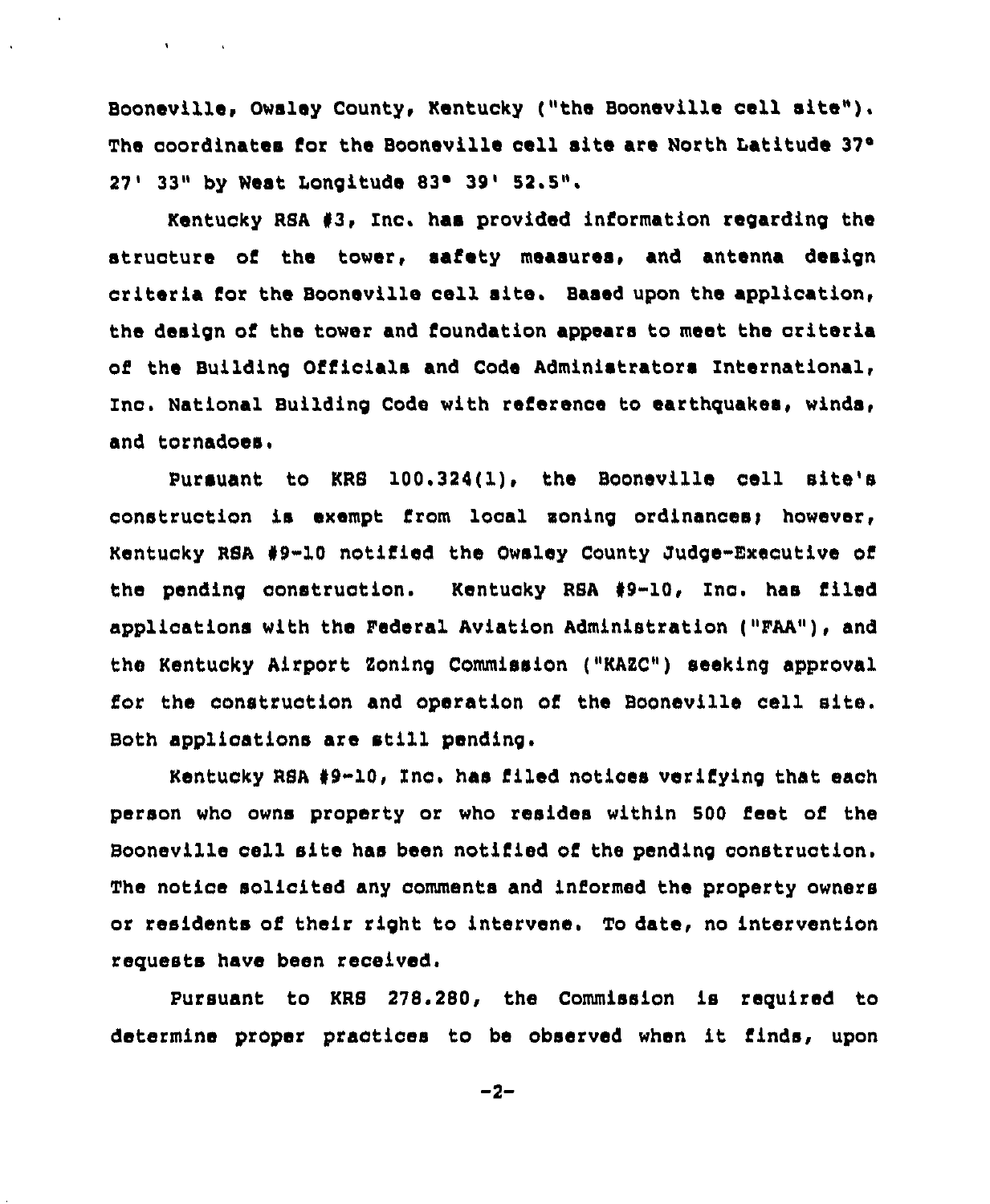complaint or on its own motion, that the facilities of any utility subject to its jurisdiction are unreasonable, unsafe, improper, or insufficient. To assist the Commission in its efforts to comply with this mandate, Kentucky RSA 49-10, Inc. should notify the Commission if it does not use this antenna tower to provide cellular radio telecommunications services in the manner set out in its application and this Order. Upon receipt of such notice, the Commission may, on its own motion, institute proceedings to consider the proper practices, including removal of the unused antenna tower, which should be observed by Kentucky RBA 49-10, Inc.

The Commission, having considered the evidence of record and being otherwise sufficiently advised, finds that Kentucky RSA 49- 10, Inc. should be granted a Certificate of Public Convenience and Necessity to construct and operate the Booneville cell site in RBA No. 10 under its previously approved tariff.

IT IS THEREFORE ORDERED that:

 $\mathbf{v}$ 

1. Kentucky RBA 49-10, Inc. be and it hereby is granted <sup>a</sup> Certificate of Public Convenience and Necessity to construct and operate the Booneville cell site.

2. Kentucky RSA #9-10, Inc. shall file a copy of the final decisions regarding the pending FAA and KAZC applications for this cell site construction within 10 days of receiving these decisions.

3. Kentucky RSA 99-10, Inc. shall immediately notify the Commission in writing, if, after the antenna tower is built and utility service is commenced, the tower is not used for a period of 3 months in the manner authorized by this Order.

-3-